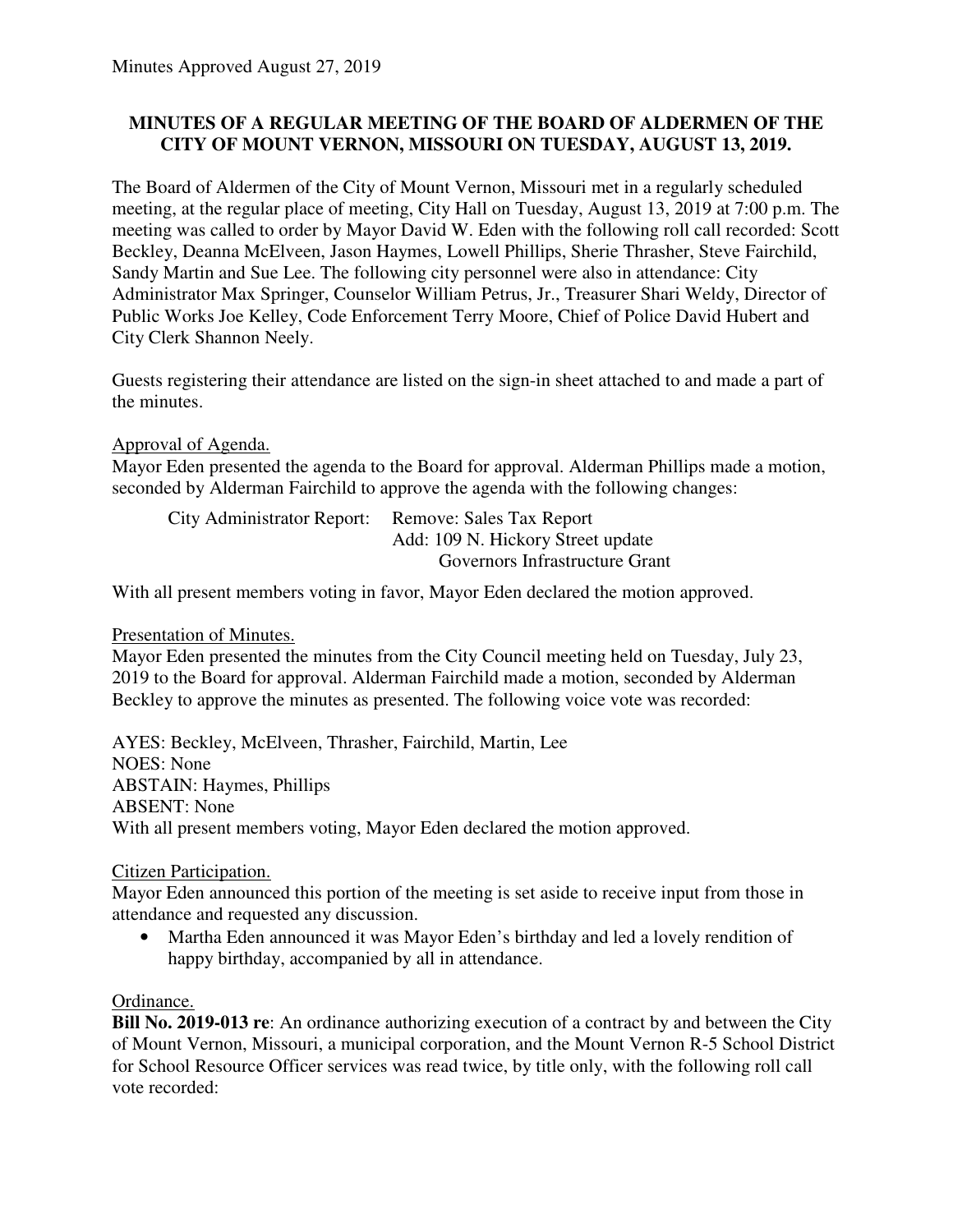First Reading: AYES: Beckley, McElveen, Haymes, Phillips, Thrasher, Fairchild, Martin and Lee NOES: None ABSTAIN: None ABENT: None

Second Reading: AYES: Beckley, McElveen, Haymes, Phillips, Thrasher, Fairchild, Martin and Lee NOES: None ABSTAIN: None ABSENT: None

Bill No. 2019-013 was declared passed and sent to the Mayor for signature. Bill No. 2019-013 thus became Ordinance Number 14.307.

### Department Reports.

City Administrator.

Springer held discussion on the following items:

- Wastewater Treatment Facility. Springer reported ongoing issues with a pump at the lift station which was previously approved by the Board. Springer noted a replacement pump has been found and asked for approval to pay \$13,840.00. Discussion was held. Alderman Fairchild made a motion, seconded by Alderman Phillips to approve payment of new replacement pump for \$13,840.00. With all present members voting in favor, Mayor Eden declared the motion approved.
- Equipment Request. Springer reported Microsoft will no longer be supporting Windows 7 after January 1, 2020 and presented a quote for eight (8) towers with upgrade to Microsoft 10 for Administration (Total \$6,839.62) and seven (7) towers with upgrade to Microsoft 10, three (3) monitors, a sixteen (16) port gigabit switch, VPN Gigabit Firewall router, Secure Wireless access point, custom tower server and eleven (11) server licenses (Total \$14,296.52) for the Police Department. Discussion was held. Alderwoman Lee made a motion, seconded by Alderwoman Thrasher to approve purchases of computers, upgrades to Microsoft 10 and equipment for Administration and Police for a total of \$21,136.14. The following voice vote was recorded:

AYES: Beckley, Haymes, Phillips, Thrasher, Fairchild, Martin, Lee NOES: None ABSTAIN: McElveen ABSENT: None

With all present members voting, Mayor Eden declared the motion approved.

- Utility Service Insurance. Springer introduced to the Board a "Service Line Warranty" Program" which is offered thru the National League of Cities and administered by the Utility Service Partners, Inc. Springer noted the program is endorsed by the Missouri Municipal League. Springer explained the Service Line Warranty Program is an insurance program to assist homeowners with fixing and replacing their water or waste water service lines to their homes. Discussion was held.
- Employee Vacation. Springer cited the current vacation policy at Section 117.140 in the Personnel Manual. Springer requested the Board consider changing the policy to allow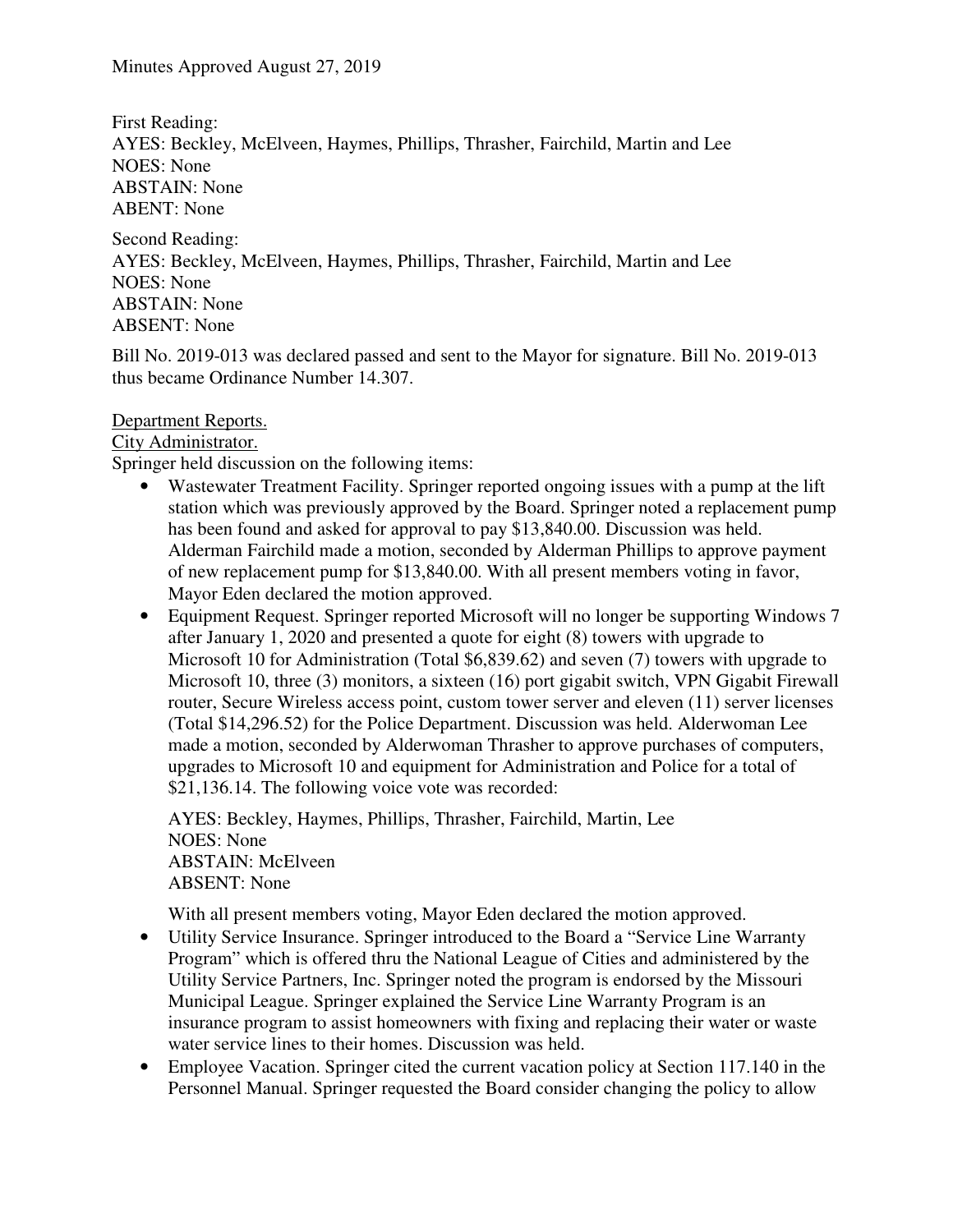those who have worked twenty (20) years or longer to be given the fifth week of vacation every year instead of as a bonus year. Springer noted this currently will affect only five (5) employees. Discussion was held. Alderwoman Lee made a motion, seconded by Alderwoman McElveen to change Section 117.140 to employees who have worked twenty (20) years or longer to be given a fifth week of vacation. The following voice vote was recorded:

AYES: Beckley, McElveen Haymes, Phillips, Thrasher, Martin, Lee NOES: Fairchild ABSTAINS: None ABSENT: None

With all present members voting, Mayor Eden declared the motion approved.

- Airport. Springer reported the city has been awarded an airport master layout plan for engineering work, surveys, flight paths, building locations and a general guide for future expansion. Springer noted the city has budgeted for this grant, which is a 90/10 with city's share approximately \$18,000.00. Discussion was held. Alderman Haymes made a motion, seconded by Alderman Phillips to approve participating in the Airport Master Layout Plan grant. With all present members voting in favor, Mayor Eden declared the motion approved.
- Trekk Design Group. Springer requested approval for a contract with Trekk Design Group for on-call Engineering Technical Assistance for aide with annual reports to Missouri DNR for I & I Voluntary Compliance Agreement, Missouri State Operating Permit and Pretreatment Program for industries. Discussion was held. Alderwoman Lee made a motion, seconded by Alderman Fairchild to proceed with contract with Trekk Design Group. With all present members voting in favor, Mayor Eden declared the motion approved.
- Pay Request #4 Gibbs Park. Springer presented Pay Request #4 for Gibbs Park to the Board for approval. Discussion was held. Alderman Fairchild made a motion, seconded by Alderwoman Martin to authorize Springer to sign and proceed with payment for Pay Request #4 for \$50,056.22. With all present members voting in favor, Mayor Eden declared the motion approved. Discussion was held on continuing plans to place the skate park at Gibbs Park. Alderwoman Lee made a motion, seconded by Alderwoman Martin to share in costs with the skate park committee for services from Pillar Design for skate park design services with a cost to the city of \$2,500.00. With all present members voting in favor, Mayor Eden declared the motion approved.
- Residential Single Source Solid Waste Sanitation Services. Springer opened discussion on the Request for Proposal received from four (4) waste services and requested the Board appoint a committee to review the proposals or review proposals themselves. A lengthy discussion was held. Alderman Fairchild made a motion, seconded by Alderwoman Martin to approve residential single source solid waste and recycling with Doty Trash Services, effective January 1, 2020. With all present members voting in favor, Mayor Eden declared the motion approved.
- 109 N. Hickory St. Update. Springer reported status of the remodel project reporting the installation of glass and baseboards is complete, but have yet to determine the source of a leak during inclement weather. Springer noted he would be holding meetings with staff to begin a punch list for preparation to move. Discussion was held.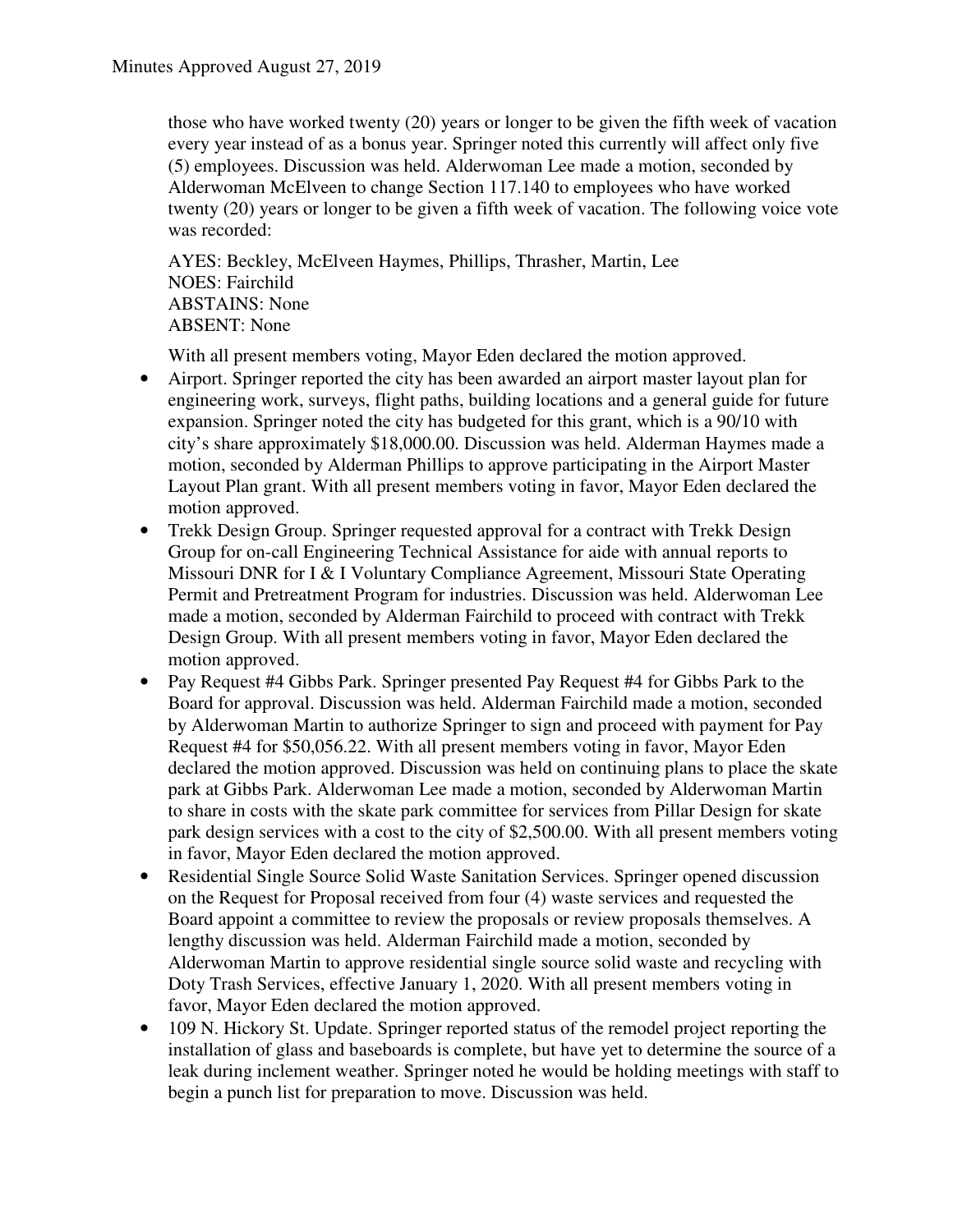• Governors Grant. Springer reported the Missouri State Governor has released money for a 50/50 cost-share program to be used on streets. Springer noted streets normally must be tied to a MoDot road to be eligible, but this program does not require that. Discussion was held. Mayor Eden announced it was a consensus of the Board to proceed with application for pursuing this grant.

# Treasurer.

Weldy held discussion on the following items:

- Bills Paid. Weldy presented the Bills Paid report and requested any discussion. None brought forth.
- Bills Over \$5,000. Weldy presented the bills over \$5,000 report to the Board for approval. Alderwoman Lee made a motion, seconded by Alderman Beckley to approve bills over \$5,000 as presented. With all present members voting in favor, Mayor Eden declared the motion approved.

## Director of Public Works.

Kelley held discussion on the following items:

- Inventory Purchase. Kelley requested the Board approve purchase of a 1000 KVa transformer for inventory replacement. Discussion was held. Alderwoman Lee made a motion, seconded by Alderman Phillips to purchase of replacement transformer for a cost of \$17,862.20 for Electric Department inventory. With all present members voting in favor, Mayor Eden declared the motion approved.
- Additional Items of Discussion. Alderman Phillips requested if any streets have been scheduled for chip and seal, paving or repair. Kelley reported there are currently no streets planned for this year as funds were used for the Gibbs Park repair. Kelley noted the #7 water tower has been cleaned and repainted and looks very nice. Discussion was held.

## Code Enforcement.

Moore held discussion on the following items:

• July Statistical Report. Moore presented the July statistical report and requested any discussion. None brought forth.

## Police.

Hubert held discussion on the following items:

- July Statistical Report. Hubert presented the July statistical report and requested any discussion. None brought forth.
- National Night Out. Hubert reported the annual National Night Out was held on Tuesday, August 6, 2019 with a very large attendance. Discussion was held.
- Employment. Hubert reported he has received resignation from Police Officer Justin Harper and requested permission to proceed with advertising vacancy. Alderwoman Lee made a motion, seconded by Alderwoman McElveen to proceed with advertising for vacancy. With all present members voting in favor, Mayor Eden declared the motion approved.

### Old Business.